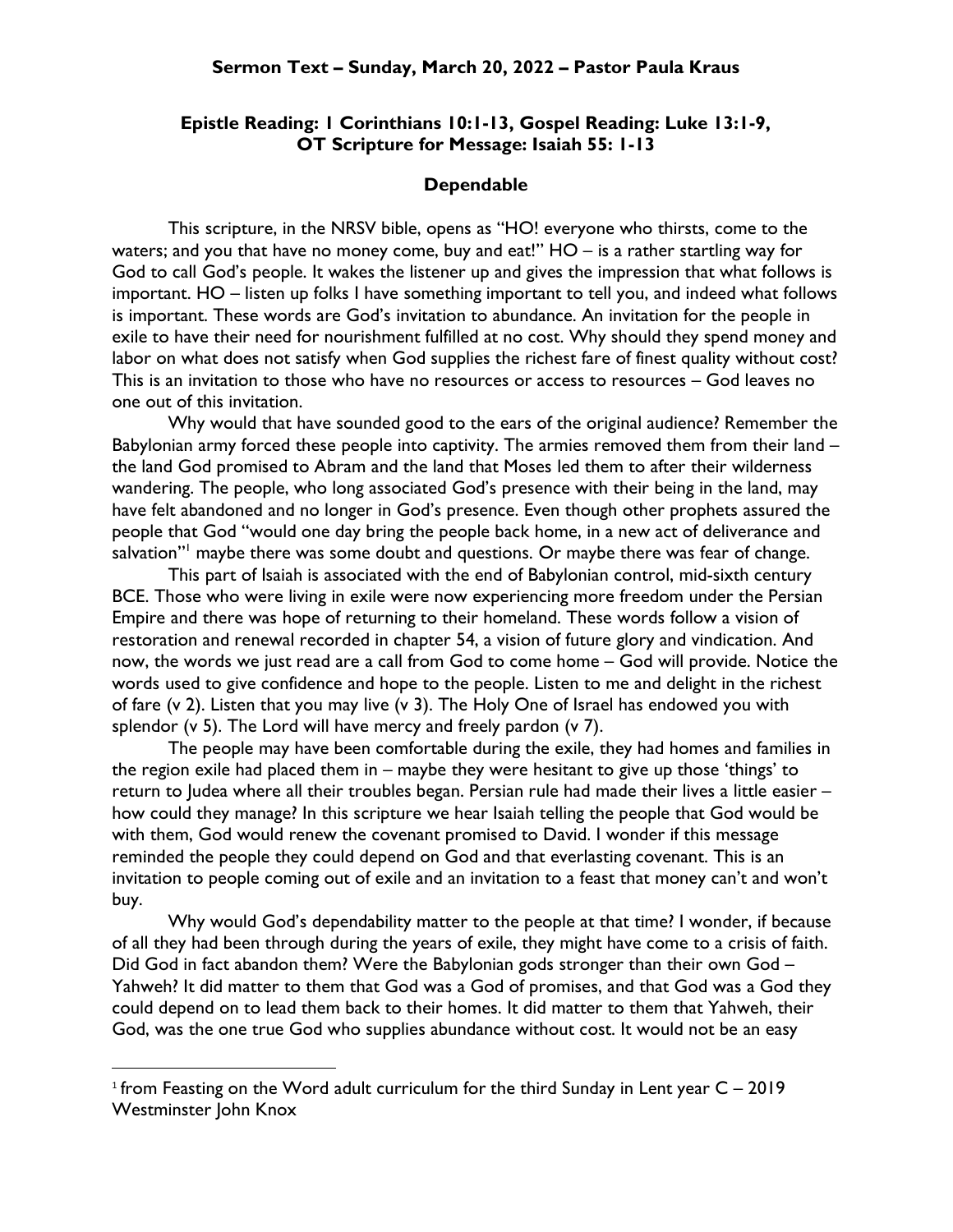journey for those who wanted to return to Jerusalem, they would need to rely on God for deliverance in safety. It mattered to them that they could depend on God.

This reading finishes with a promise that God's will would carry out God's purpose. This may be a reminder to the people that the exile produced the desired results and now they would be "led forth in peace" to return to their homelands and to renewal and restoration.

But what do these words mean to us, other than a fun praise song to sing at worship? Why would it matter to us that God is dependable? How do these words of restoration and renewal ring in our ears and fill our hearts in the middle of the Lenten season when fasting, mourning, and sacrifice seem to be the usual themes?

From the readings of scripture that began our service this morning the message is similar. In Paul's first letter to the Corinthians Paul reminds them that God is faithful and consistent. Paul writes, "No testing has overtaken you that is not common to everyone. God is faithful and will not let you be tested beyond your strength, but with testing will also provide the way out so that you may be able to endure it" (1 Cor 10:13). This does not mean that God puts challenges in our path to test us. And, this isn't a promise that we can handle everything that comes across our paths by ourselves, but a promise that God will provide strength to endure challenges this world puts in our paths. In the scripture from Luke 13, Jesus tells a parable that gives us a sense of God as nurturing us thereby enabling us to be fruitful witnesses. To me this gives a sign that God is dependably caring for and nurturing the faithful.

This scripture from Isaiah is an invitation to us, all of us today as much as it was to the exiles in the sixth century BCE. Of course, as in often the case, we must accept that invitation to be the servanthood and witnesses God intends. This scripture gives us a reminder of God's unending and never-failing love and forgiveness as it paints a picture of return, restoration, and repentance. All perfectly positioned for us to consider during this season of Lent and during this time of change and discernment for the congregation of Sayre Christian Church. As God called the captives out of exile in the time of Isaiah, we too are called from exile on our journey through the wilderness of Lent.

"There are people who need to hear of God's love, people who need to be reminded of God's acceptance of them just as they are, people who need to know God welcomes and calls them home no matter how far they have wandered $^2$ ." How do people hear this message from God today, how do they receive acceptance and welcome? Yes, it is written in scripture – we can read these promises of God and hear them read right here in worship. Is that how God reaches the thirsty who have no money, no resources? Then again, isn't that what the church is to do? Isn't that the purpose of elders and deacons within the church – isn't this the function of the body of Christ? Jesus gathered and taught the disciples and his followers so his work of kingdom building on earth could continue.

God's promises are dependable, however we are not always going to be certain how things will work out, the believing and trusting must come first. God called the people back from the exile, but they needed to have faith. I have read in a commentary, "It is at God's urgent invitation that we are to leave our comfortable worldly ways and launch out in paths of

<sup>&</sup>lt;sup>2</sup> Davis, David A. "Third Sunday in Lent: Isaiah 55:1-9 Commentary 2: Connecting the Reading with the World." Connections: A Lectionary Commentary for Preaching and Worship, Year C, Vol 2. Lent through Pentecost. Green, Joel B., Long, Thomas G., Powery, Luke A., & Rigby, Cynthia L. eds. Westminster John Knox. 2018. 63-65. Print.